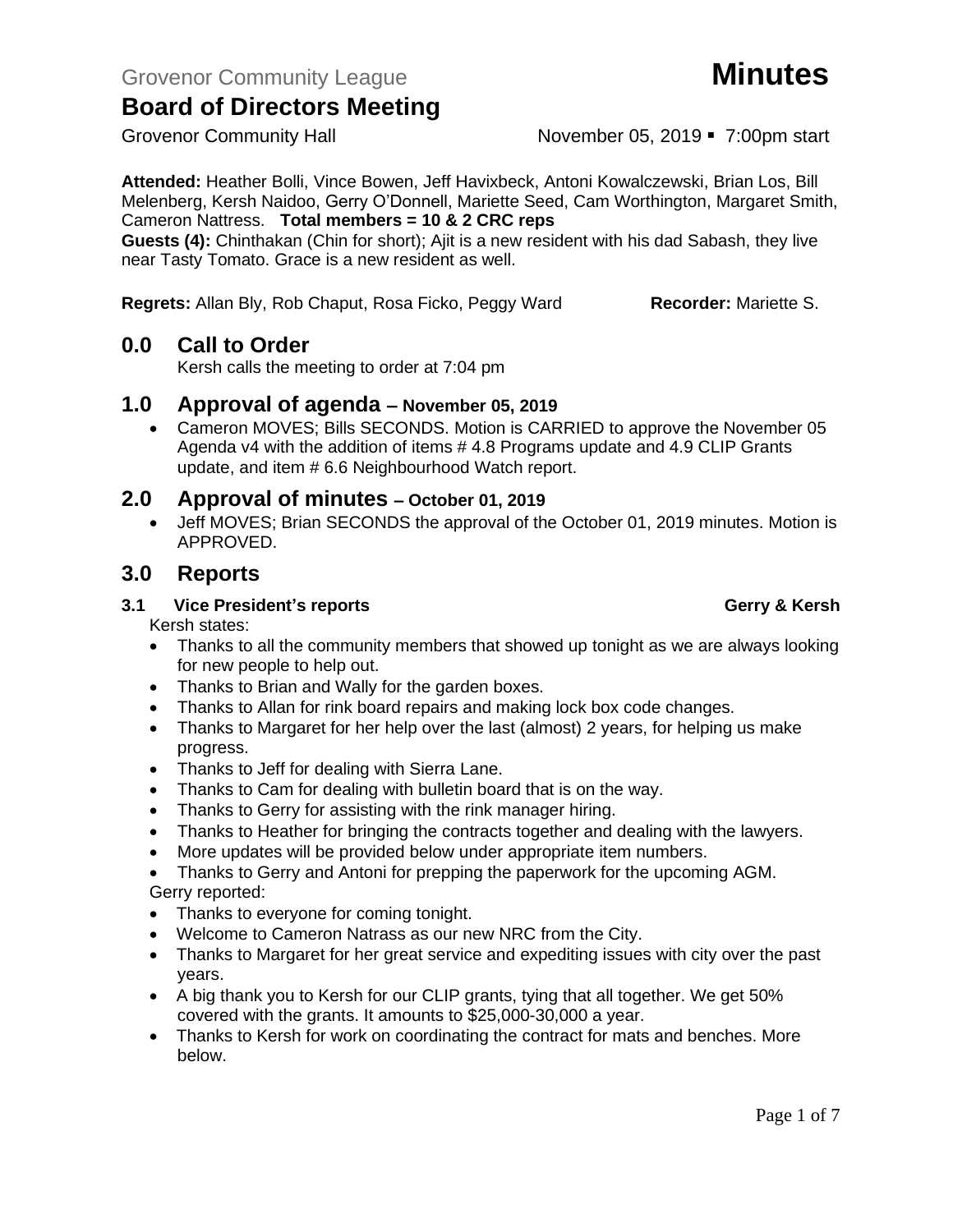Grovenor Community Hall **November 05, 2019** • 7:00pm start

- Our insurance application he has mostly completed but still needs more information on memberships, square footage of facilities, etc. to finalize for submission.
- The insurance rates for community leagues are coordinated by the City and EFCL.
- He attended the community presentation by Stantec on the proposed new development for Jasper Gates plaza to include 3 new residential towers, commercial outlets, etc. More from Jeff on this below.

*Action item: For Brian to provide membership numbers to Gerry. Action item: For Gerry to submit insurance application*

#### **3.2 Treasurer's report Antonic Street Antonic Street Antonic Street Antonic Street Antonic Antonic Antonic Antonic Street Antonic Street Antonic Street Antonic Antonic Antonic Street Antonic Street Antonic Street Antonic**

Antoni reported that:

Of note:

- Fall Fest See attached details document (Thanks to Kersh for laboriously preparing it).
- School project cost \$1,217.25

As of September 30<sup>th</sup>, our accounts are:

- General Account: \$86,807.20
- Casino Account: \$75,800.76
- The casino account is slightly higher than the amount we recently received for our 2019 casino. We are allowed to carry some over.
- All utility payments can be switched back to the Casino account for payment as our Casino funds from April's Casino event have been deposited.

#### **3.3** Civics report **Kersh/Gerry**

Jeff states that:

- Regarding Sierra Lane development on 148 street, he submitted a letter formally opposing the project. The letters have stopped them from applying for rezoning. Heather at City has not seen anything from Sierra Lane come across their desk.
- They want to come to a meeting. All is stalled now.
- Another development is underway on two single family home lots, for a 3 story walk up. May be hard to stop as they meet a lot of the criteria of Transit Oriented Guidelines. Location is south of 101 Avenue.
- He has been receiving a flood of emails on this project on 148 Street.
- City Counselor Scott McKeen has been copied on the emails; he is taking the stand that these are largely personal concerns and not community concerns.
- Discussion ensues on having a developer's meeting. If have one, must be new year and open to all, not just the board as Eunice at Sierra Lane wants.
- Grandin seems to like Scott McKeen.
- Rio Can/Stantec has a proposal to put up about 1000 residential units. High density units tend to undermine mid-range units. For 149 street and Stony Plain Rd. 5 Units planned over next 20+ years.
- Suggestion was made to have lower height towers as 300-foot tower is of concern for some at the meeting.
- Margaret mentions Anna from Rio Can is very good with community concerns.
- Aldritt is planning a 22-story tower on the corner of 142 Street and Stony Plain Rd. *Action item: Jeff to continue steering Sierra Lane toward a community meeting.*

**3.4 City of Edmonton Margaret/Cameron**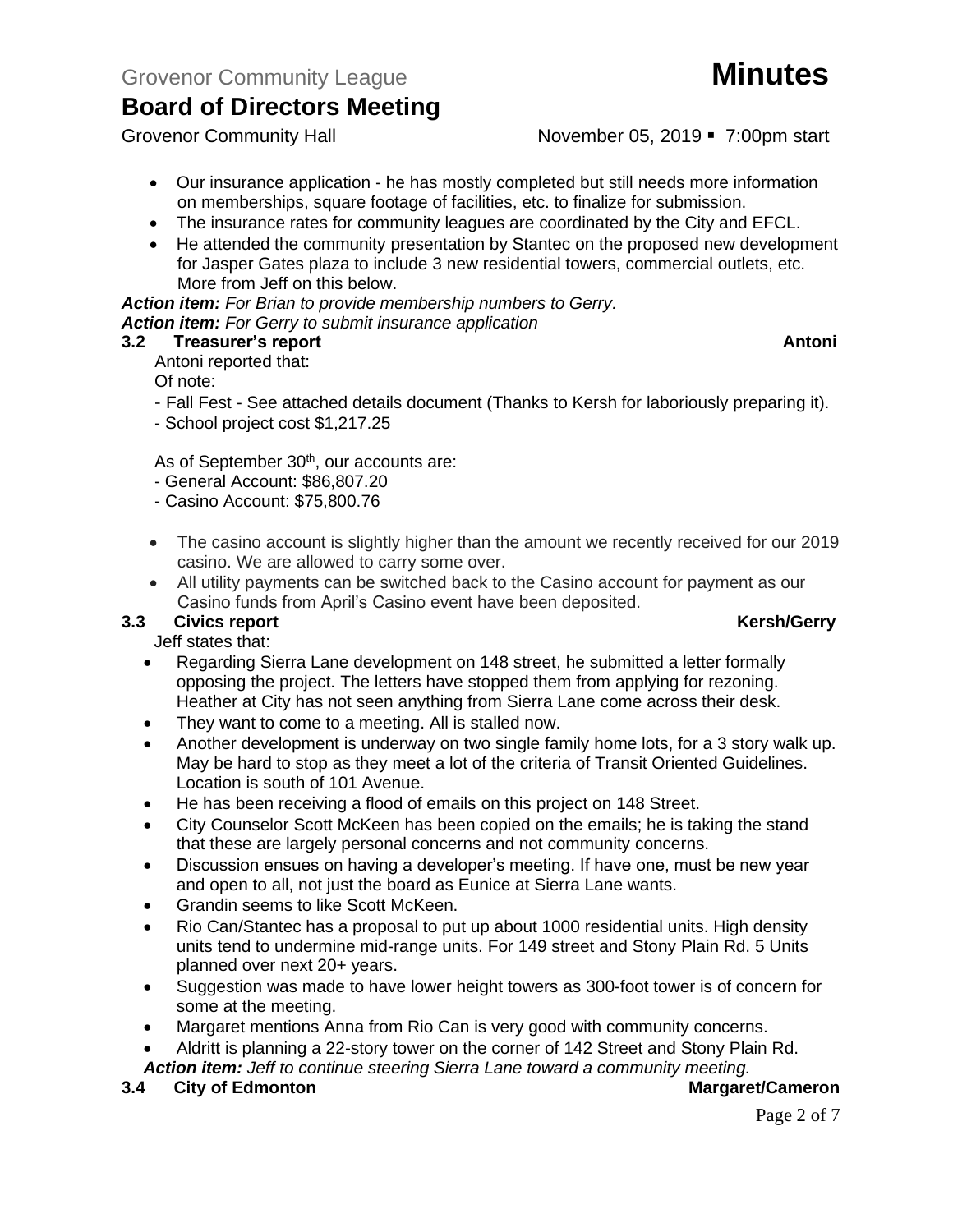Grovenor Community Hall **November 05, 2019** • 7:00pm start

Margaret / Cameron reported:

- This is her last meeting. Cameron Nattress is our new Neighbourhood Resource Coordinator.
- Confusion reigns about the trash collection of the community league bin. In flux.
- She introduced Cameron to Brian from the City. Brian is still working on the traffic parking issues. He is very receptive and understanding but a lot is contingent on the Valley line LRT.
- CRC report provided via email.
- Crosswalk safety concerns on 142 Street and Stony Plain Road are brought up regarding inadequate lighting or street lights. Cameron said we have to report infractions or concerns. The more we report, the more response and service we get.
- Cameron has helpful list of who/what number to call at City for what issues. This will be included in the next newsletter by Bill.

### **4.0 Old business**

#### **4.1** Sports report Rosa

Rosa absent; no report sent

- **4.2 Facilities status update (Hall & Rec Centre) Gerry** Gerry reports:
	- We have an interested candidate for the Facilities Director position.

*Action item: Gerry to follow up with potential facilities director.*

### **4.3 Rinks Manager / Attendants update Kersh/Gerry**

Gerry reports:

- Rink manager has been contracted for operating, ice making, snow removal, etc. Justin Lawrick. The interview and the primary reference given (Facility Director at Belmead CL) were good; Kersh activated his start date for Nov 2.
- Michael McNally will be contracted as a rink assistant and attendant. Others are on hand for back up.

#### **4.4 Rink Repairs Gerry/Kersh/Brian**

Kersh reported:

- The matting cannot be put down now with the cold temperatures.
- Moveable benches are being ordered. More practical than fixed.
- Thanks to Allan for getting Stan to do the boards.
- Phoenix fencing will repair the holes found in fencing along the alley and the new fencing between the two rinks. A Grovenor resident is doing it for a good rate.
- The sound system is complete. Invoice is coming. The sound will be controlled by Kersh and the rink manager.
- Justin agreed to teach attendants if they want to learn about ice maintenance.

#### **4.5 Webmaster update on Google Suite Allan**

Allan absent; no report available.

#### **4.6 Contract policy update (revisions) Heather**

Heather reported that:

- The contracts that were outstanding have come in and have been handed over to Miriam and Ashley for signature.
- Miriam is okay with additional duty of rentals at rec centre.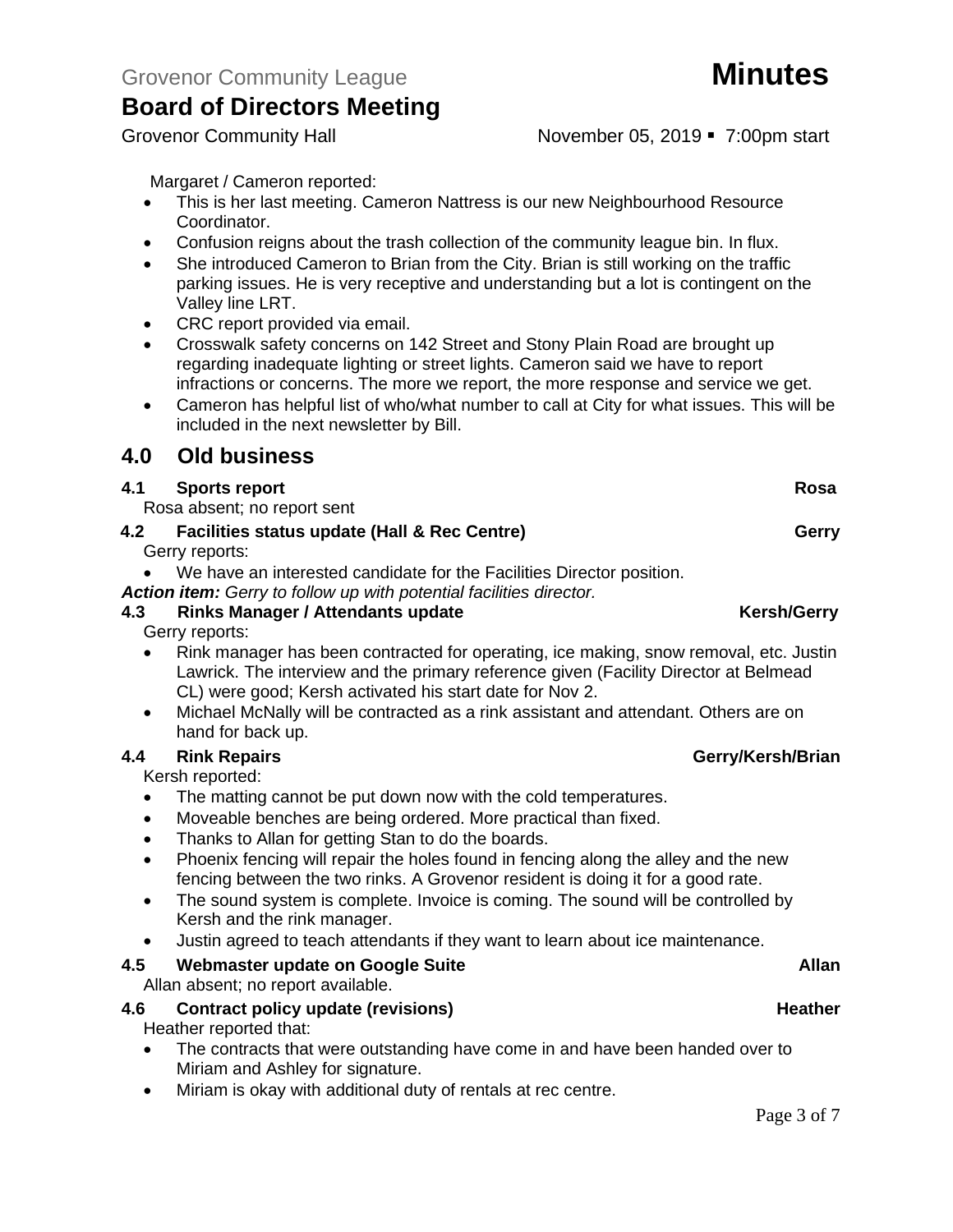• 124 Street lawyer informed Heather that he had temporarily dropped the ball on our matters due to personal issues.

*Action item:* Heather to follow up with lawyer on our affairs.

#### **4.7 Parking concerns on 144 Street by school - update Vince/All** Vince absent: no report:

## **4.8 Programs update All**

Heather reported that:

- Craft night was very successful in October. People are meeting new friends. Everyone brings a snack to share.
- The next one is coming up on November 22. There won't be one in December. Likely January again.

### **4.9 CLIP update All**

Kersh reported that:

- We did request an offsetting for benches and matting. We cancelled but it didn't get registered. Antoni and Kersh will work to reconcile this. We also asked for an extension.
- Report has to go through by March. Have 2 years to complete. Typically, we can repurpose funds that we don't use.

*Action item:* Antoni and Kersh to reconcile CLIP grant.

### **5.0 Action Items update (for items not yet covered) – deferred**

### **6.0 New business**

#### **6.1 Newsletter update**

Bill reported that:

- Deadline is November 24 for December issue. It will be at the carriers on the 28 of November. Two days at the printers and two days with the carriers.
- Gerry will update and resubmit AGM notice to Bill for inclusion in the newsletter.
- **6.2 New School yard Project Proposal (Amanda Marshall) Gerry** Gerry reported that:
	- Amanda Marshall would like a letter for approval for proposed school yard project. This will be an Outdoor Learning Space Classroom project. Gerry will prepare for Amanda and copy board.
	- **Motion** that we offer up to \$1000 based on the receipts received for the costs of the school front yard project is **Moved** by Cameron; **Seconded** by Brian.

#### **6.3 Volunteer appreciation event Gerry**

Gerry reported that:

- Dates offered: November 19 and 26 at 6 pm. November 26 is chosen at Tasty Tomato.
- Gerry will send out an email to board members outlining details and to request that program leaders invite the volunteers from their respective events or activities to attend the event. All interested board members to respond to Gerry asap so he can advise the restaurant manager to reserve space accordingly.

*Action item: Gerry to send email regarding Volunteer Appreciation event.*

#### Page 4 of 7

Grovenor Community Hall **November 05, 2019** • 7:00pm start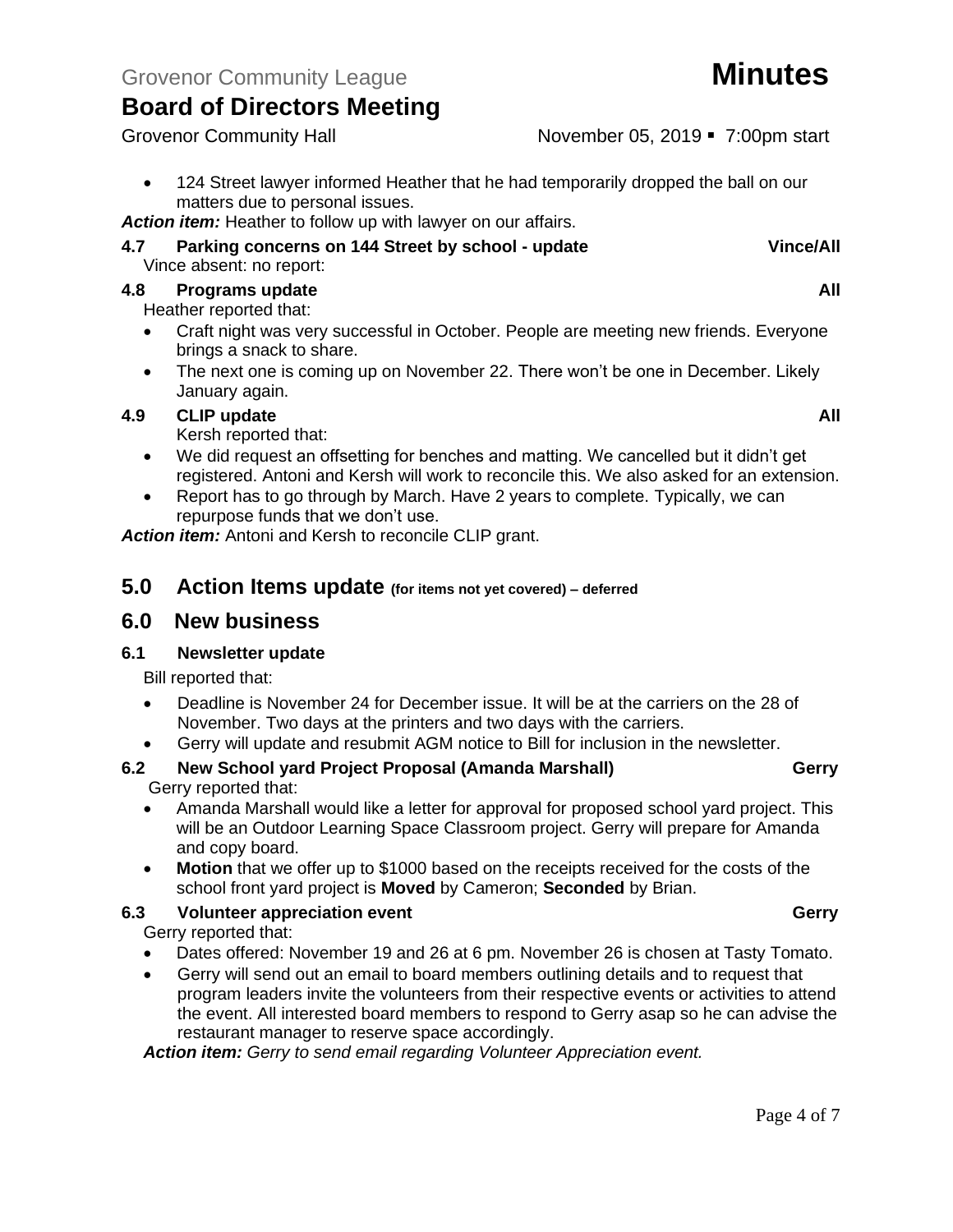Grovenor Community Hall November 05, 2019 · 7:00pm start

### **6.4 Rental Policies Issues Gerry**

- There was a celebration of life event booked at the Hall recently that resulted in several concerns from residents regarding drinking outside and vaping.
- Our policy needs to be updated. Kersh and Miriam have been discussing it. Would like to get the lawyer involved.
- Considering accepting cash deposits or e-transfers for hall rentals. Cheques problematic. Suggested we cash cheques right away. Or do a photo deposit. Or accept credit cards.
- Stripe was suggested a payment processing system for 29 cents a transaction. Light Speed or Square are other options mentioned as possibilities - 2.9 % fee.
- Gerry to ask Miriam about percentage of hall renters that are outside of Grovenor.
- Respect for workers. Term "No commercial activities" to be added to contract for renters.
- We have been using an old rental policy form.

### **6.5 AGM Preparations Kersh**

Gerry reports:

- Pizza, wings and refreshments will be offered this year. Gerry to organize.
- This will be posted in the newsletter. And on social media.
- Pizza at 6:30; meeting at 7:00 pm.
- Suggested to create an email contact list to notify community of such events. ARK is mentioned as a free app for community leagues. Communibee. Jeff to take on.

#### *Action item: Gerry to organize food for AGM.*

*Action item: Kersh to contact Amelia to post on social media.*

*Action item: Jeff to set up the email app, Communibee.*

#### **6.6 Neighbourhood Watch report Cam**

Cam reported:

- He has gotten a slow start on this portfolio.
- There is Neighbourhood watch training and an EPS check. He is trying to get into a training session.
- The intent is to have concerned residents to become more engaged. Get advice.
- He doesn't know where the thresholds for neighbourhood watch and speeding fall.
- Other items floating around bring to Cam.
- Stats provided by engagement request.
- In Edmonton there were 4400 vehicles stolen. Our crime rate has been getting worse since 2013.
- Rep has to be trained. Walk your block, neighbourhood signs (neighbourhood watch), and block party participation.
- The idea is to get people engaged with your neighbours, not just calling the police.
- Neighbourhood watch is not the City, it has some connection, but it is a non-profit organization.
- Exploring AMA cross walk monitors.

#### **Adjourned 9:10 pm**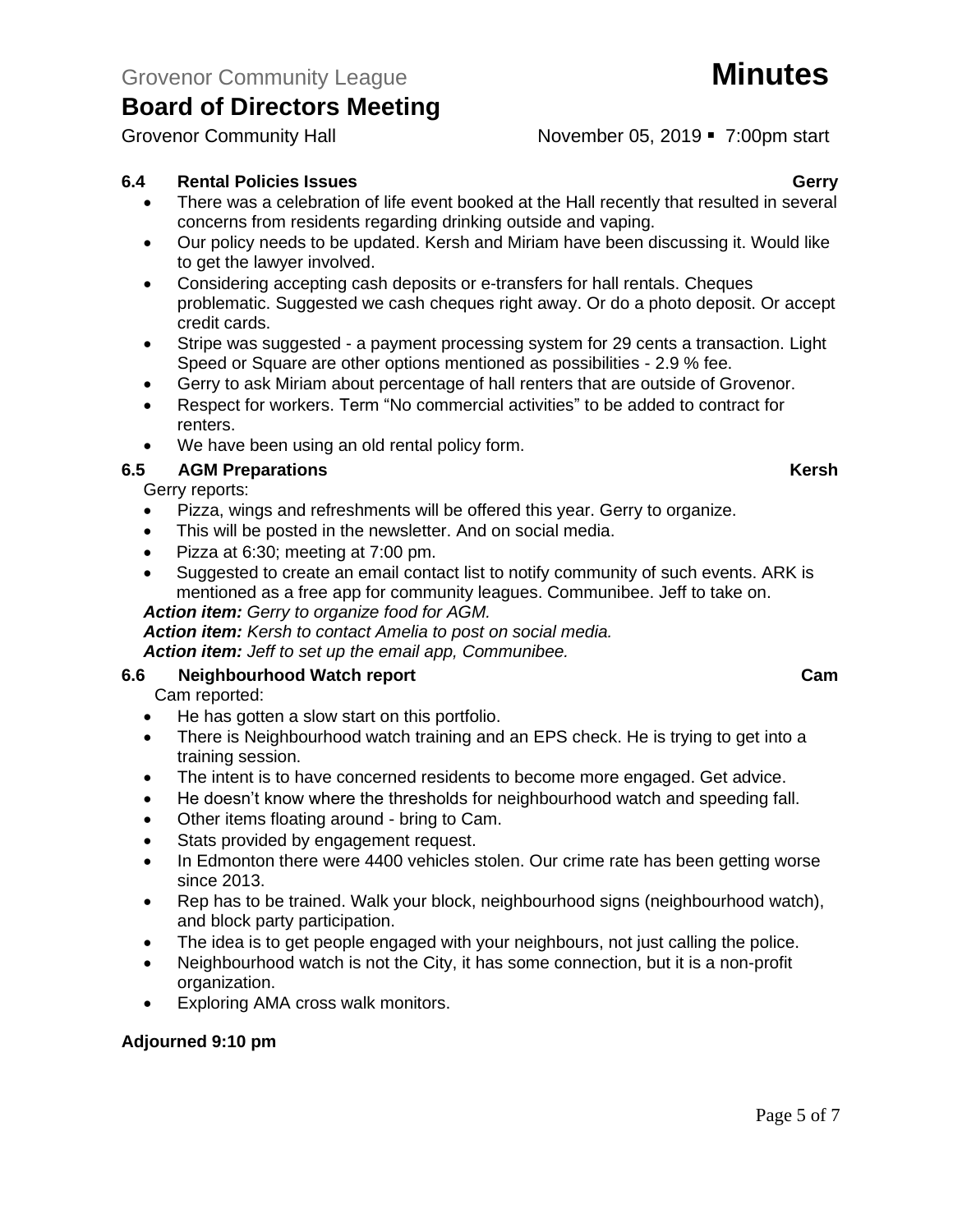## Grovenor Community League **Minutes**

## **Board of Directors Meeting**

Grovenor Community Hall **November 05, 2019** • 7:00pm start

## **7.0 Next meeting – December 03, 2019 ▪ 7:00 pm**

\*Please see the September 2019 Income Statement below.

| <b>Profit and Loss</b>                         | Grövenor                        |
|------------------------------------------------|---------------------------------|
| <b>Grovenor Community League</b>               |                                 |
| Date Range: Sep 01, 2019 to Sep 30, 2019       |                                 |
| <b>ACCOUNTS</b>                                | Sep 01, 2019<br>to Sep 30, 2019 |
| Income                                         |                                 |
| <b>Advertising Income</b>                      | \$120.00                        |
| Direct Public Support - Business Contributions | \$300.00                        |
| <b>Fall Fest Income</b>                        | \$4,318.20                      |
| <b>Hall Rental Income</b>                      | \$1,140.00                      |
| Program Income - Membership Dues               | \$1,876.00                      |
| <b>Total Income</b>                            | \$7,754.20                      |
|                                                |                                 |
| <b>Total Cost of Goods Sold</b>                | \$0.00                          |
|                                                |                                 |
| <b>Gross Profit</b>                            | \$7,754.20                      |
| As a percentage of Total Income                | 100.00%                         |

选续